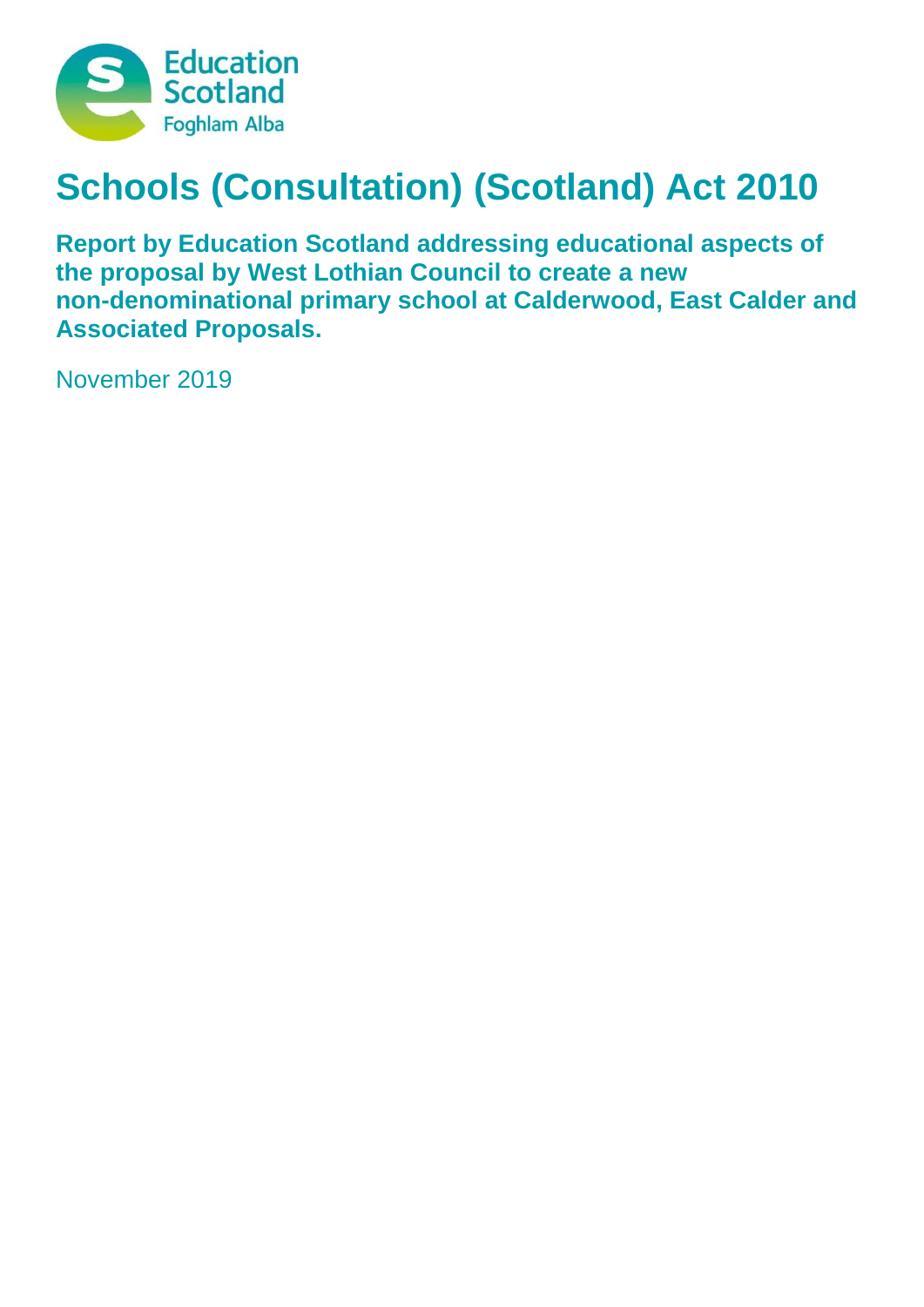### **1. Introduction**

1.1 This report from Education Scotland has been prepared by Her Majesty's Inspectors of Education (HM Inspectors) in accordance with the terms of the [Schools \(Consultation\) \(Scotland\)](https://www.google.co.uk/url?sa=t&rct=j&q=&esrc=s&source=web&cd=1&cad=rja&uact=8&ved=2ahUKEwj9-7GYkvLeAhXOasAKHT9vCtMQFjAAegQICRAB&url=https%3A%2F%2Fwww.legislation.gov.uk%2Fasp%2F2010%2F2%2Fcontents&usg=AOvVaw2lRwXOuXBCn_fz2wA9W6o2)  [Act 2010](https://www.google.co.uk/url?sa=t&rct=j&q=&esrc=s&source=web&cd=1&cad=rja&uact=8&ved=2ahUKEwj9-7GYkvLeAhXOasAKHT9vCtMQFjAAegQICRAB&url=https%3A%2F%2Fwww.legislation.gov.uk%2Fasp%2F2010%2F2%2Fcontents&usg=AOvVaw2lRwXOuXBCn_fz2wA9W6o2) ("the 2010 Act"). The purpose of the report is to provide an independent and impartial consideration of West Lothian Council's proposal to create a new non-denominational primary school at Calderwood, East Calder. It is further proposed to review admission arrangements and establish a catchment area for the new school; review admission arrangements arising from proposed alterations to the current non-denominational catchment area at East Calder Primary School; and review transfer arrangements from primary school to secondary school. Section 2 of the report sets out brief details of the consultation process. Section 3 of the report sets out HM Inspectors' consideration of the educational aspects of the proposal, including significant views expressed by consultees. Section 4 summarises HM Inspectors' overall view of the proposal. Upon receipt of this report, the Act requires the council to consider it and then prepare its final consultation report. The council's final consultation report should include this report and must contain an explanation of how, in finalising the proposal, it has reviewed the initial proposal, including a summary of points raised during the consultation process and the council's response to them. The council has to publish its final consultation report three weeks before it takes its final decision.

- 1.2 HM Inspectors considered:
- the likely effects of the proposal for children and young people of the school; any other users; children likely to become pupils within two years of the date of publication of the proposal paper; and other children and young people in the council area;
- any other likely effects of the proposal;
- how the council intends to minimise or avoid any adverse effects that may arise from the proposal; and
- the educational benefits the council believes will result from implementation of the proposal, and the council's reasons for coming to these beliefs.
- 1.3 In preparing this report, HM Inspectors undertook the following activities:
- consideration of all relevant documentation provided by the council in relation to the proposal, specifically the educational benefits statement and related consultation documents, written and oral submissions from parents and others; and
- visit to East Calder Primary School, including discussion with relevant consultees.

### **2. Consultation process**

2.1 West Lothian Council undertook the consultation on its proposal(s) with reference to the [Schools \(Consultation\) \(Scotland\) Act 2010.](https://www.google.co.uk/url?sa=t&rct=j&q=&esrc=s&source=web&cd=1&cad=rja&uact=8&ved=2ahUKEwj9-7GYkvLeAhXOasAKHT9vCtMQFjAAegQICRAB&url=https%3A%2F%2Fwww.legislation.gov.uk%2Fasp%2F2010%2F2%2Fcontents&usg=AOvVaw2lRwXOuXBCn_fz2wA9W6o2)

2.2 The formal consultation ran from 26 September 2019 to 15 November 2019. Communication was issued to all statutory stakeholders at the affected schools and in the community informing them of this consultation. Pre consultation sessions were held during May 2019. A public meeting was held at East Calder Primary School on 24 October 2019. This was attended by 23 members of the public. There was one formal response received during the consultation period. All in favour of the proposed changes.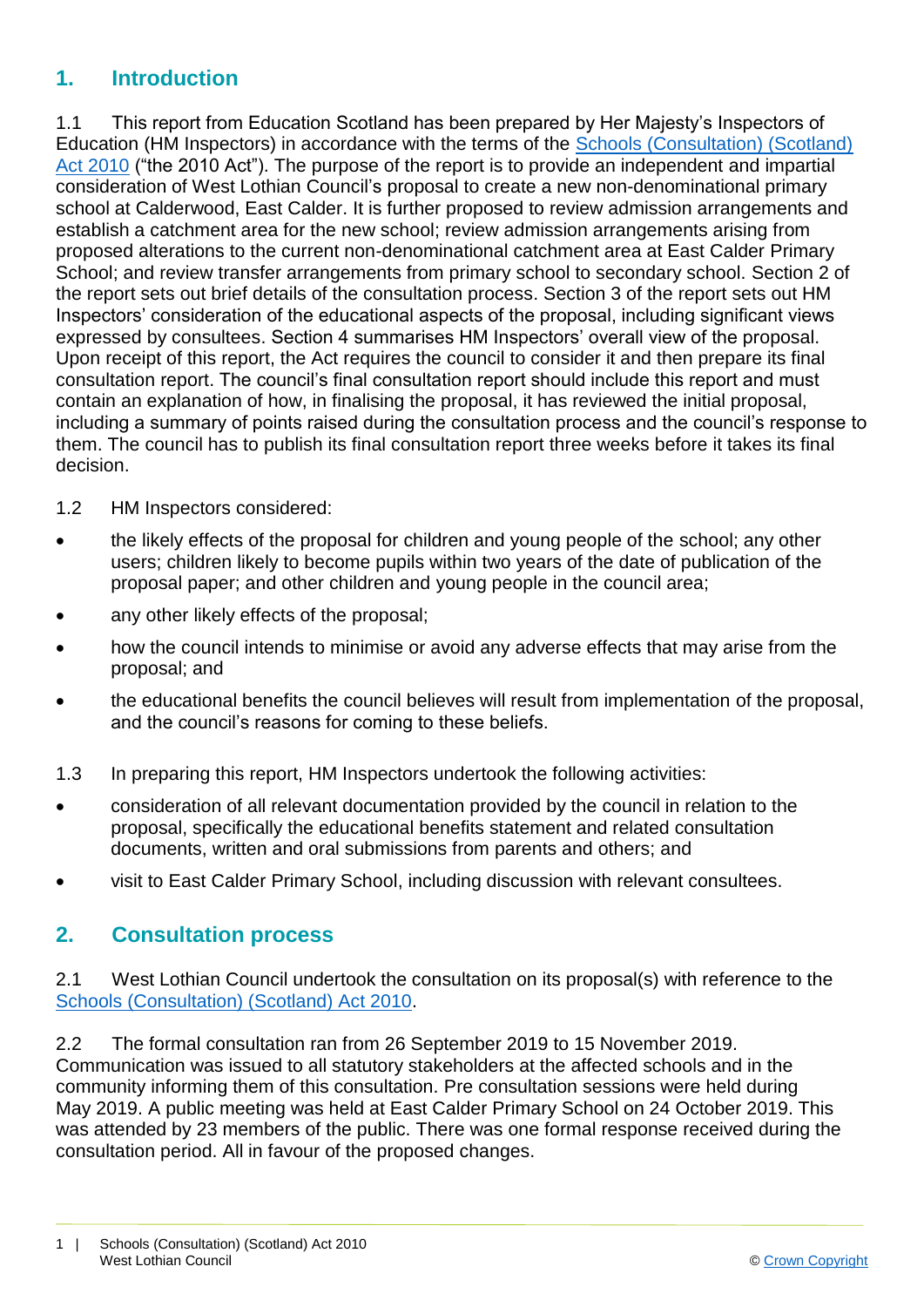## **3. Educational aspects of proposal**

3.1 The council has set out a strong case for its proposal to establish a new non-denominational primary school at Calderwood, East Calder and associated proposals. The proposed creation of a new education establishment and review of school catchment areas are required to ensure existing and future housing developments in East Calder have appropriate catchment schools and also ensure West Lothian Council meet its statutory educational responsibilities.

3.2 At present, East Calder Primary School has a capacity of 462 and a roll of 307 for school session 2018-19. Projections show an anticipated increase to roll numbers, which would lead to the school exceeding its capacity. Initial design intention is that the proposed new Calderwood Primary School will be constructed as a double stream capacity school to accommodate 462 pupils with a flexible design that will allow future expansion. A 128 place nursery will be a component of the proposed new development. If the proposal is approved, changes would come into effect in 2021.

3.3 Variations to admission arrangements are anticipated as a result of the establishment of a catchment area for the proposed new primary school at Calderwood and the associated proposal to alter the school catchment area at East Calder Primary School. Younger siblings of those pupils currently attending East Calder Primary School and living within the proposed new Calderwood Primary School catchment area will retain catchment status of the older sibling. East Calder Primary School and the proposed new primary school will both be associated primary schools aligned to West Calder High School.

3.4 The council has considered a number of educational benefit factors. This includes, the capacity of East Calder Primary School to meet growing roll numbers and context for the delivery of Curriculum for Excellence. There will be improved use of indoor and outdoor space by children and the wider community, in the existing and the proposed new school. This recognises that community interaction can encourage a welcoming ethos, provides pupils with valuable life and interpersonal skills and promotes acknowledgement and respect for the local area. The council has also given due consideration of the sustainability of the construction of the new school, with room for expansion if required.

3.5 HM Inspectors met with parents and school staff in East Calder Primary School. All were supportive of the proposal. In particular, staff recognised that any new teaching staff would increase capacity across the cluster, thus providing opportunities for skills and resource sharing. Due to increasing roll numbers, many areas of the school that were previously used for music, drama and technology are now used as classrooms. Staff and children are looking forward to the possibility of having more flexible space for learning. However, school staff and parents are concerned about the potential for the roll at East Calder to reduce. Parents who live nearer to the proposed site may choose to enrol their children in the proposed new school. Ongoing dialogue with parents and carers will be important to gauge potential numbers and ensure children are supported with transition.